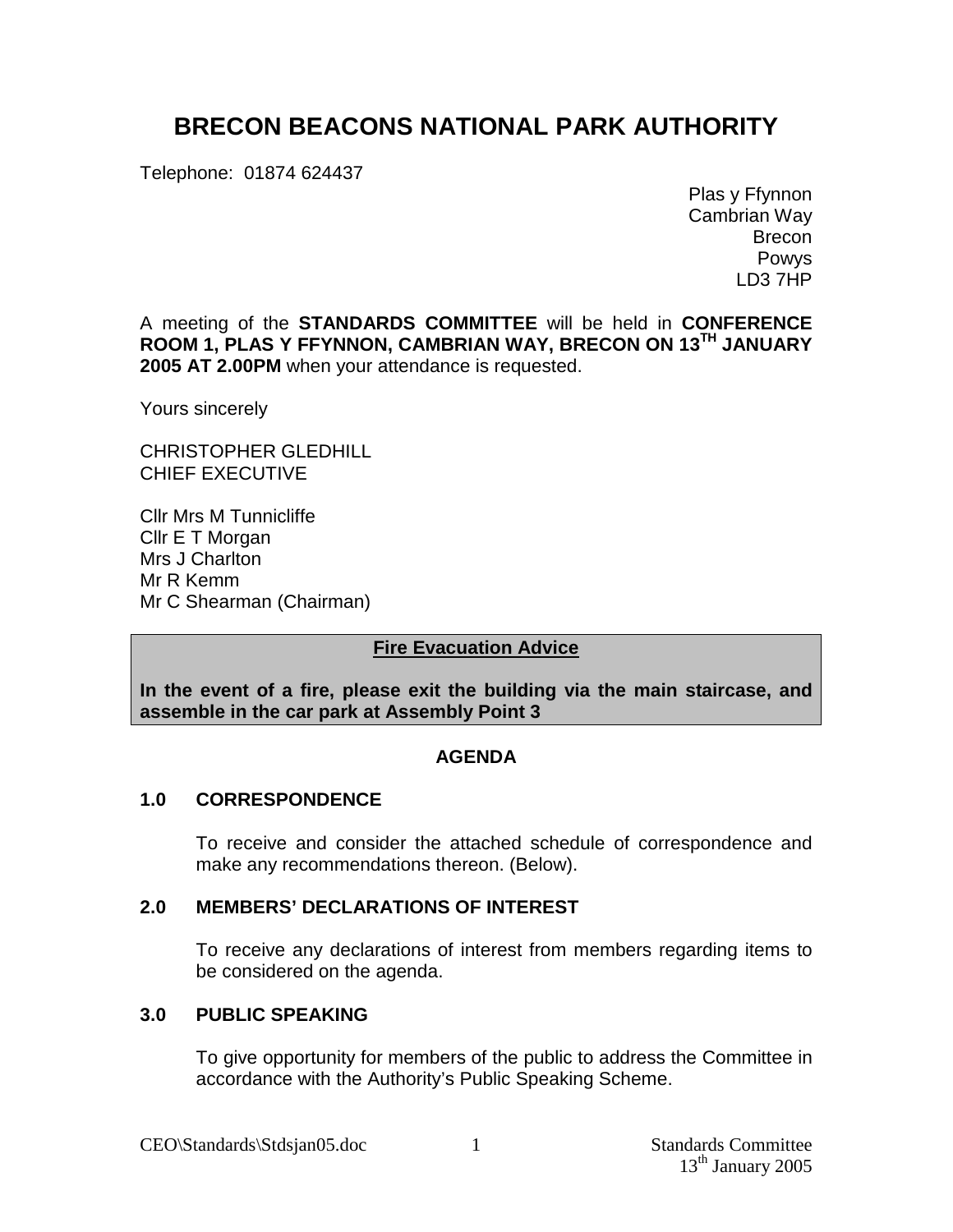# **4.0 MINUTES**

To receive and adopt the minutes of the meeting held on 6<sup>th</sup> December 2004 and to authorise the Chairman to sign them as a correct record (**Enclosure 1**).

# **5.0 MEMBERSHIP OF STANDARDS COMMITTEE Andy Raynor**

Members are advised that a letter has been received from Mr Paul Tomlinson, independent member of the Standards Committee, informing him that as he had recently accepted a post with Powys County Council, he was no longer eligible to serve on the Authority's Standards Committee, and formally submitted his resignation, to take effect immediately.

The vacancy will therefore be advertised as soon as possible.

# **6.0 APPLICATIONS FOR DISPENSATION UNDER THE CODE OF CONDUCT Lynne Coughlan**

Under the Authority's Code of Conduct for Members, members are required to consider whether they have a personal interest in a matter, to disclose certain interests and, in certain cases, to withdraw from the meeting at which the matter is being considered.

Where the matter relates to another relevant authority, of which the person is a member, the Code of Conduct provides that the interest must be disclosed although the member can speak but not vote on the matter without a dispensation from the Standards Committee.

Where the interest arises as a result of the member having a close personal association with a person who might reasonably be regarded as likely to benefit or be disadvantaged by a decision on a matter, then that member must disclose the interest and, unless granted a dispensation, withdraw from its consideration if the interest is such that the public might reasonably conclude that the interest would significantly affect the member's ability to act purely on the merits of the case and in the public interest.

The Regulations specify the circumstances under which dispensations may be granted and these are set out in paragraphs  $6(i)$  to  $6(vi)$  of the Form of Application for Dispensation (see attached forms).

On the 7 December 2004 the Authority's Development Control Committee considered an application for planning permission submitted by Powys